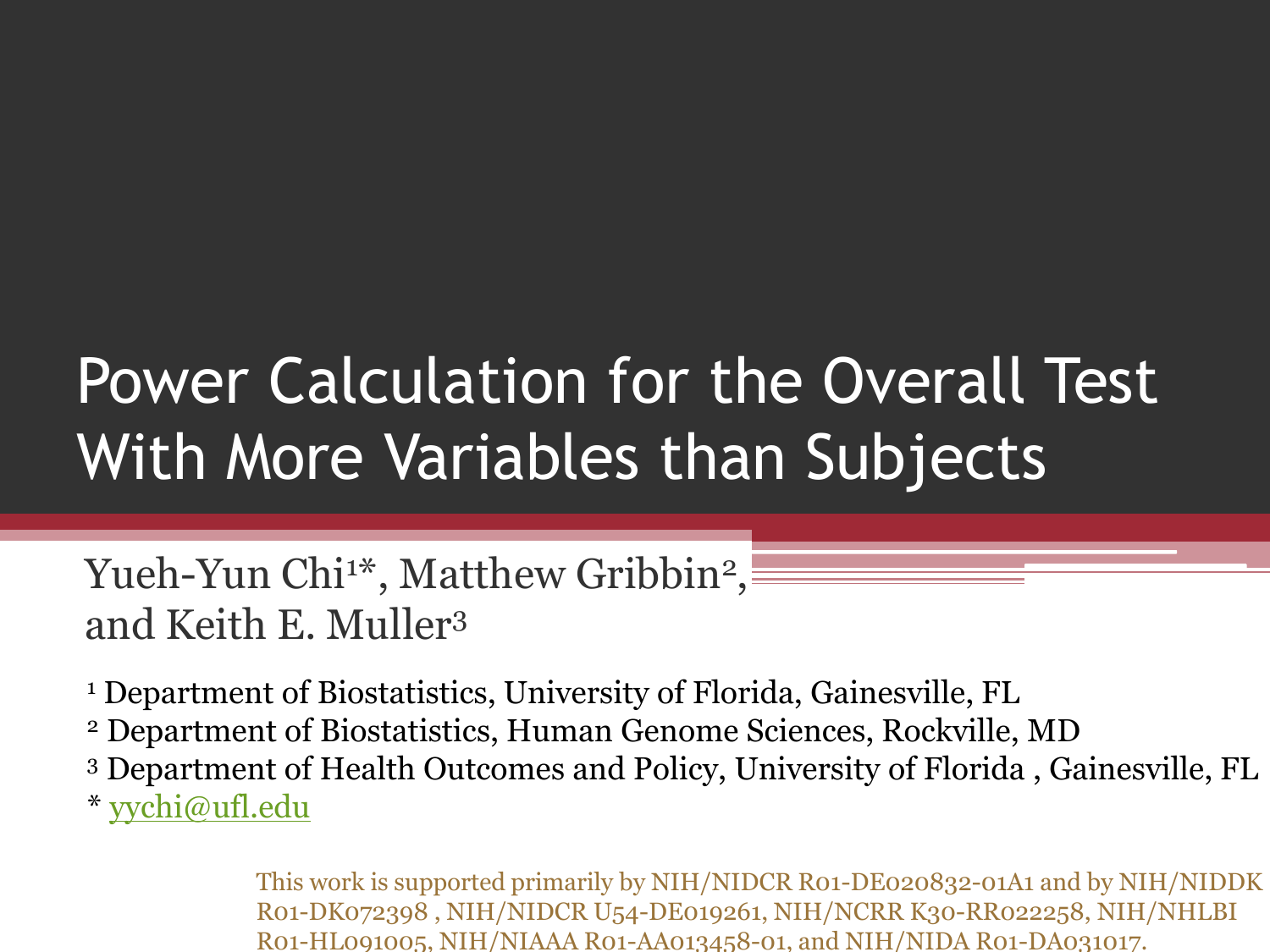WNAR, Fort Collins, CO 6/20/2012

# **Outline**

- Motivation
- Overall test
	- Null case
	- Non-null case (power)
- Simulation
- Power analysis
- Discussion

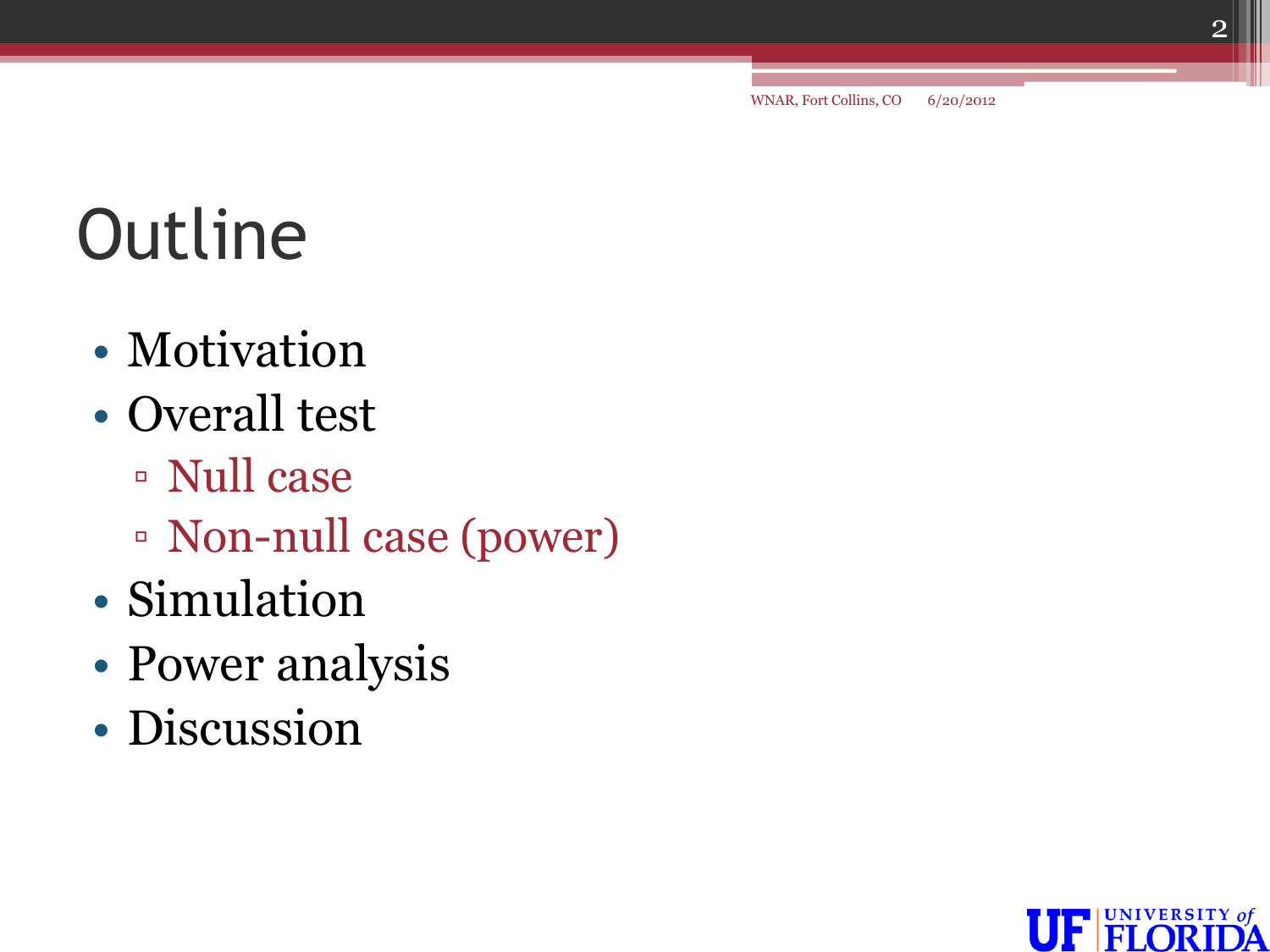#### Motivation

- Pathway analysis in microarray analysis
	- Genes are functionally or structurally related
	- System biology-driven analysis
	- Genes in the set are given a priori
	- Also important in metabolomics and proteomics
- An example
	- Wu et al. (2009) analyzed 35 sets of 4-145 genes, N=16 (9 with, 7 without metal particulate exposure)

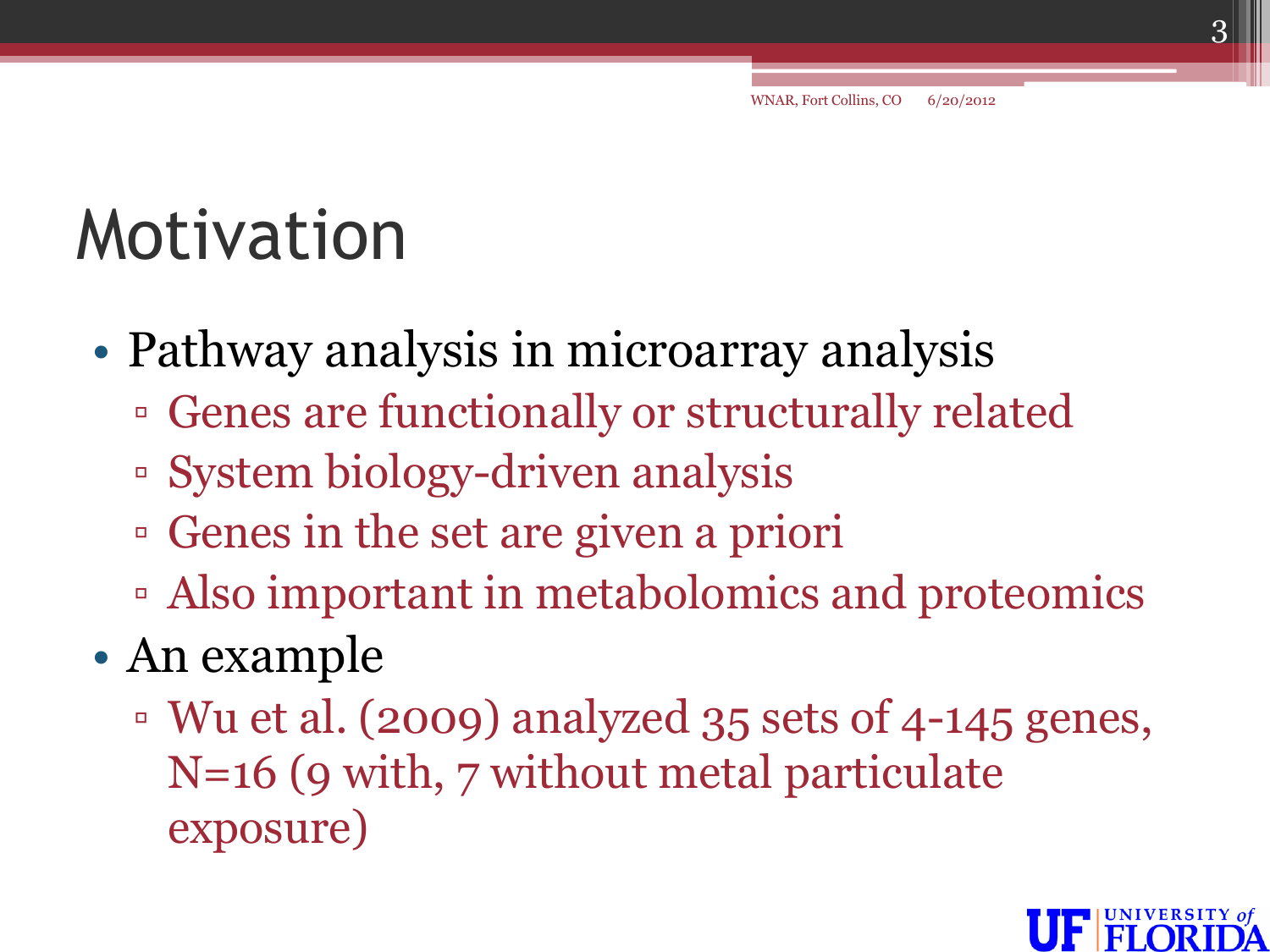# Overall Hypothesis Testing

- One test on overall significance of the set
- # of genes (p) < sample size  $(N)$ ▫ MANOVA
- # of genes (p) > sample size  $(N)$ 
	- Singular sample covariance matrix makes MANOVA statistics undefined
	- Use of regularization (Warton, 2008), generalized inverse (Srivastava, 2007) were proposed to "fix" MANOVA
	- A list of alternative approaches are also available

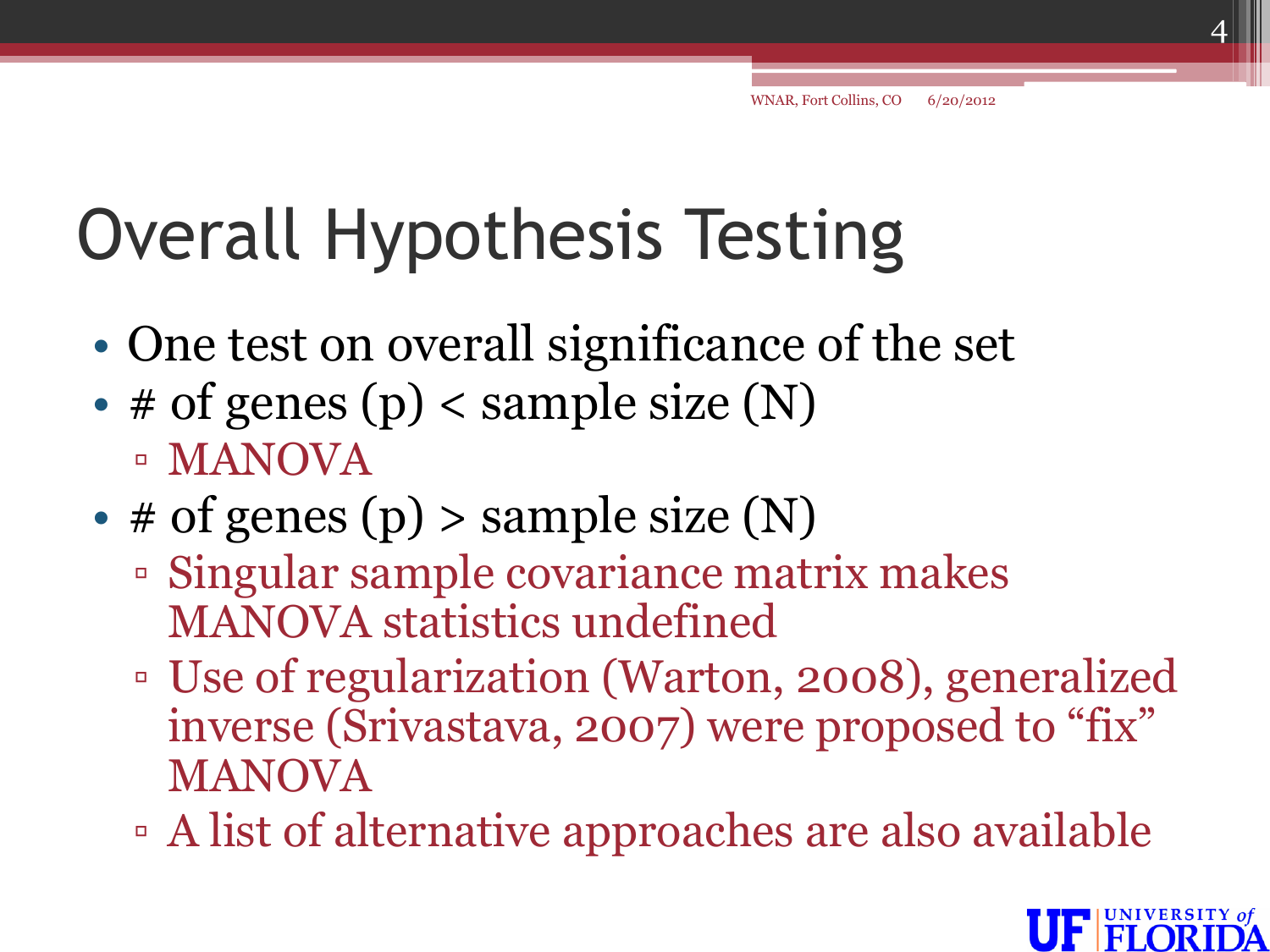#### General Linear Multivariate Model (GLMM)

• Multivariate data can be modeled as follows

$$
\mathbf{Y} = \mathbf{X}\mathbf{B} + \mathbf{E}
$$
  

$$
(N \times p) \quad (N \times q)(q \times p) \quad (N \times p)
$$

• Testing secondary parameters

$$
H_0: \t\t\t\t\tCBU(a \times q)(p \times p)(p \times b) = \t\t(a \times b) = (a \times b)
$$

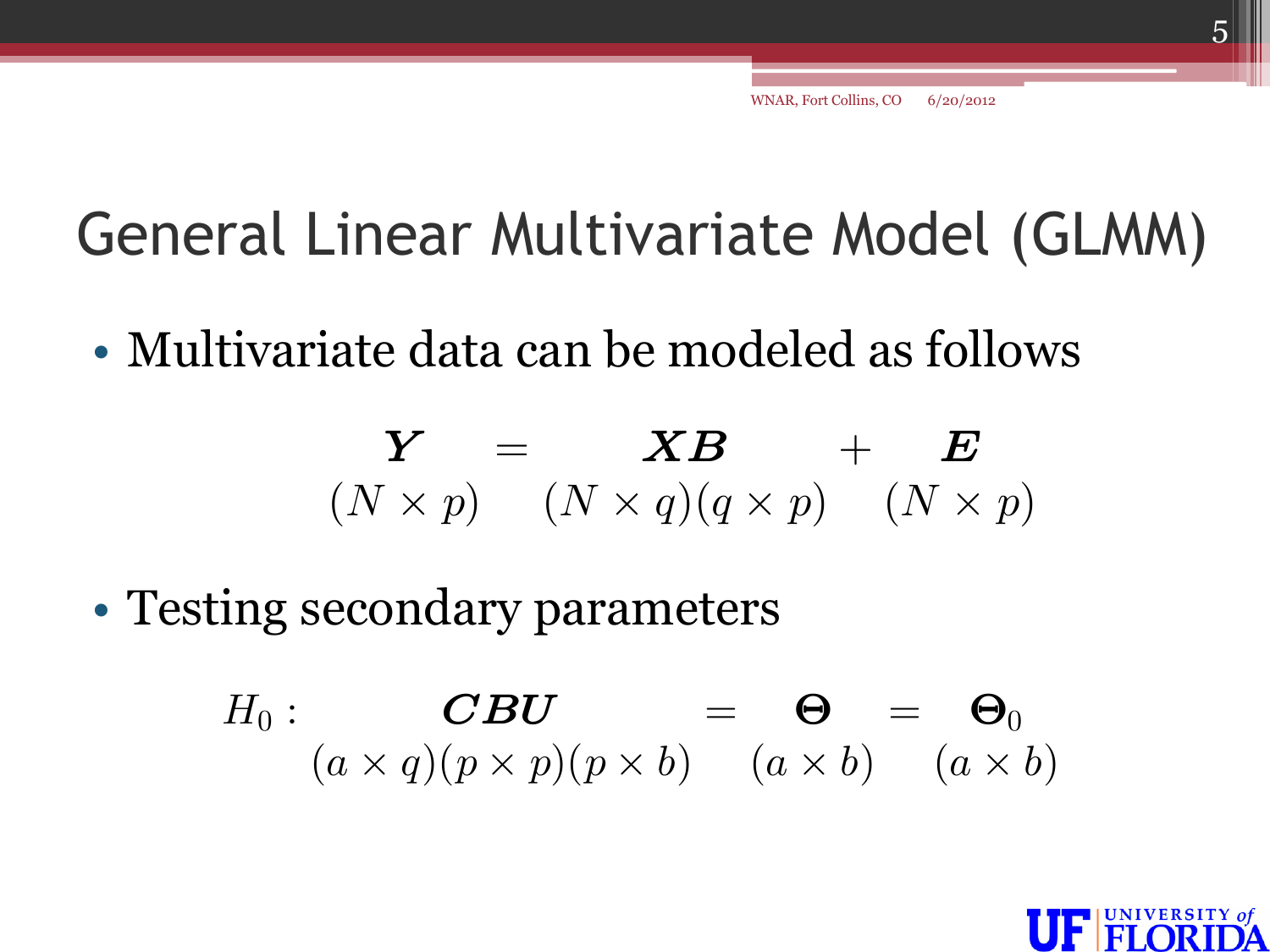#### Overall Test for Null Case

- Our alternative solution (Chi et al., 2012) is a new test for an existing statistic for GLMM
	- Controls the Type I error rate
	- Applies to general design (any GLMM)
	- $\Delta$  Applies to data with  $p < N$
	- Easy to compute (available in SAS 9.3)

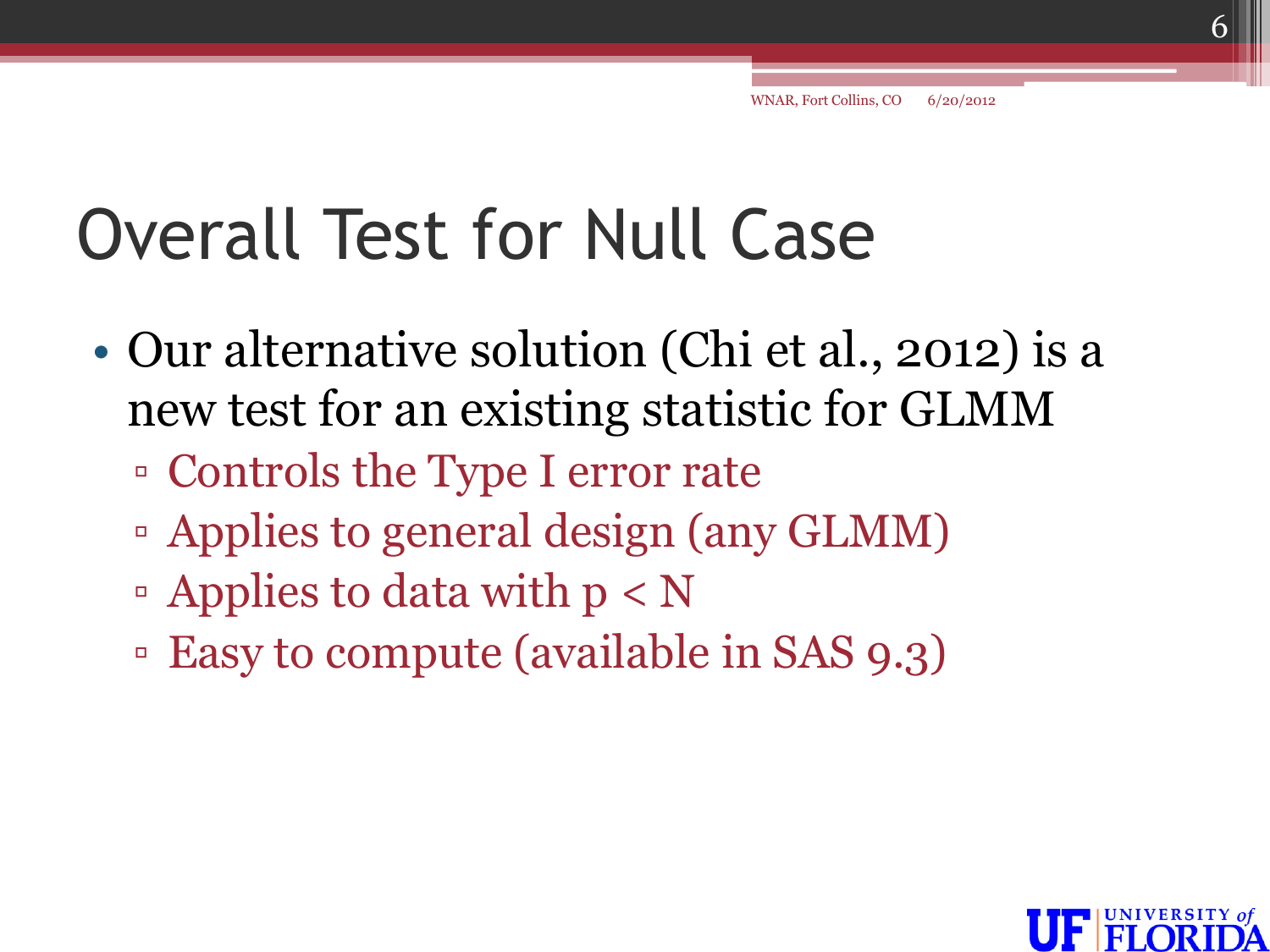#### Overall Test for Null Case

• The existing statistic is a ratio of hypothesis to error sums of squares $t_u = [{\rm tr}(\boldsymbol{S}_h)/a]/[{\rm tr}(\boldsymbol{S}_e)/\nu_e]$ 

$$
t_u = [\text{tr}(\boldsymbol{S}_h)/a]/[\text{tr}(\boldsymbol{S}_e)/\nu_e]
$$

$$
S_h = (\widehat{\boldsymbol{\Theta}} - \boldsymbol{\Theta}_0)' [\boldsymbol{C} (\boldsymbol{X}'\boldsymbol{X})^{-} \boldsymbol{C}']^{-1} (\widehat{\boldsymbol{\Theta}} - \boldsymbol{\Theta}_0)
$$

$$
\boldsymbol{S}_{\! e} = \nu_e \boldsymbol{U}' \boldsymbol{\widehat{\Sigma}} \boldsymbol{U}
$$

 $\nu_e = N - \text{rank}(\boldsymbol{X})$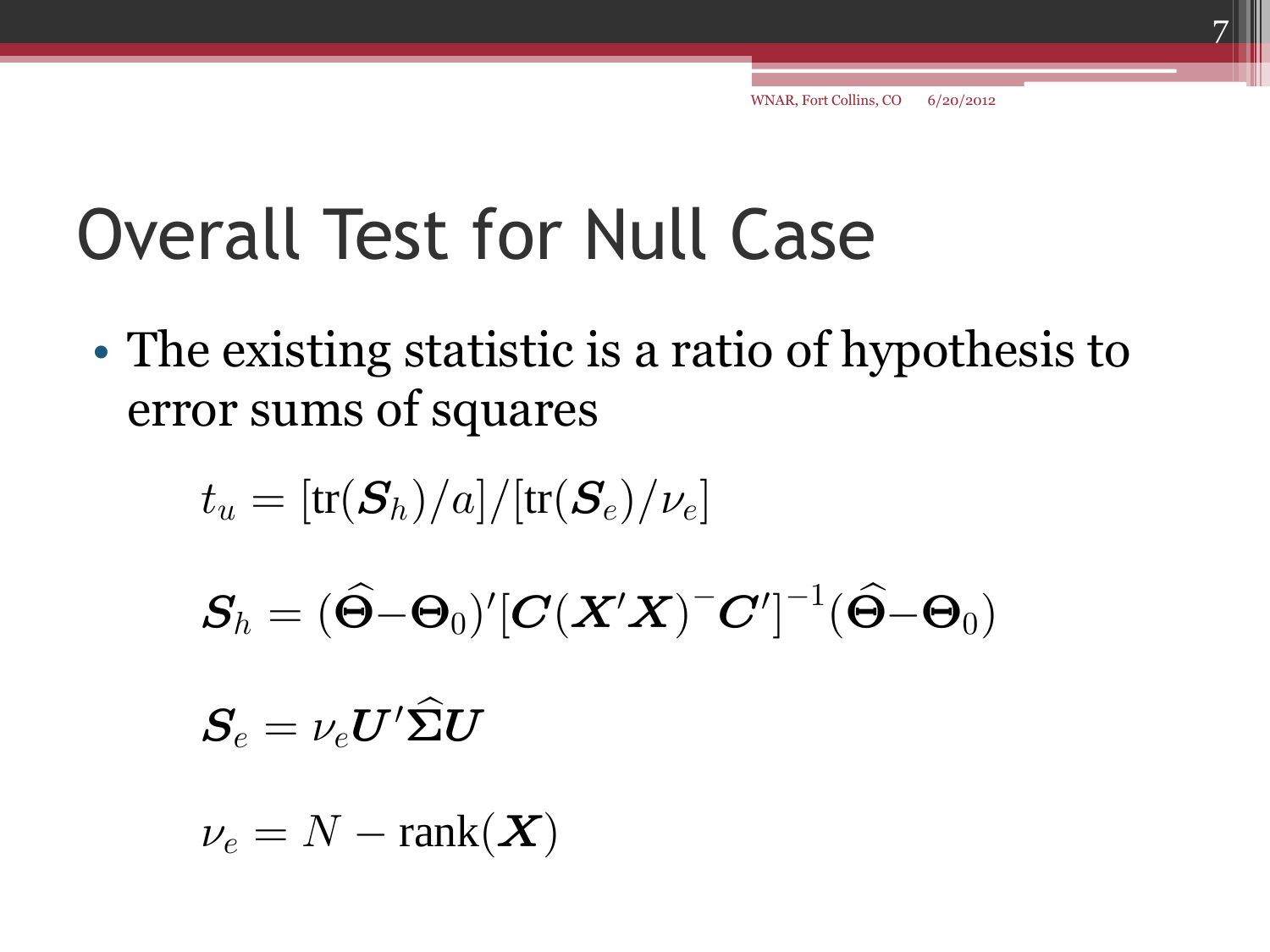#### Overall Test for Non-Null Case

• The exact distribution (Theorem 1, Chi et al., in preparation)

The exact distribution (Theorem 1, Cm et al., in  
preparation)  
Pr{
$$
t_u \le f_0
$$
} = Pr{ $\sum_{k=1}^{b} \pi_k y_{kh} - f_0 a \nu_e^{-1} \sum_{k=1}^{b} \pi_k y_{ke} < 0$ }

$$
\Pr\{t_u \le f_0\} = \Pr\{\sum_{k=1}^{\infty} \pi_k y_{kh} - f_0 a \nu_e^{-1} \sum_{k=1}^{\infty} \pi_k y_{ke} < 0\}
$$
\n
$$
y_{kh} \sim \chi^2(a, \omega_k); y_{ke} \sim \chi^2(\nu_e); y_{kh} \perp y_{ke}; \pi_k = \lambda_k / \left(\sum_{k=1}^b \lambda_k\right)
$$

- A minimum set of sufficient parameters
	- Scaled variances of principal components
	- Noncentrality parameters

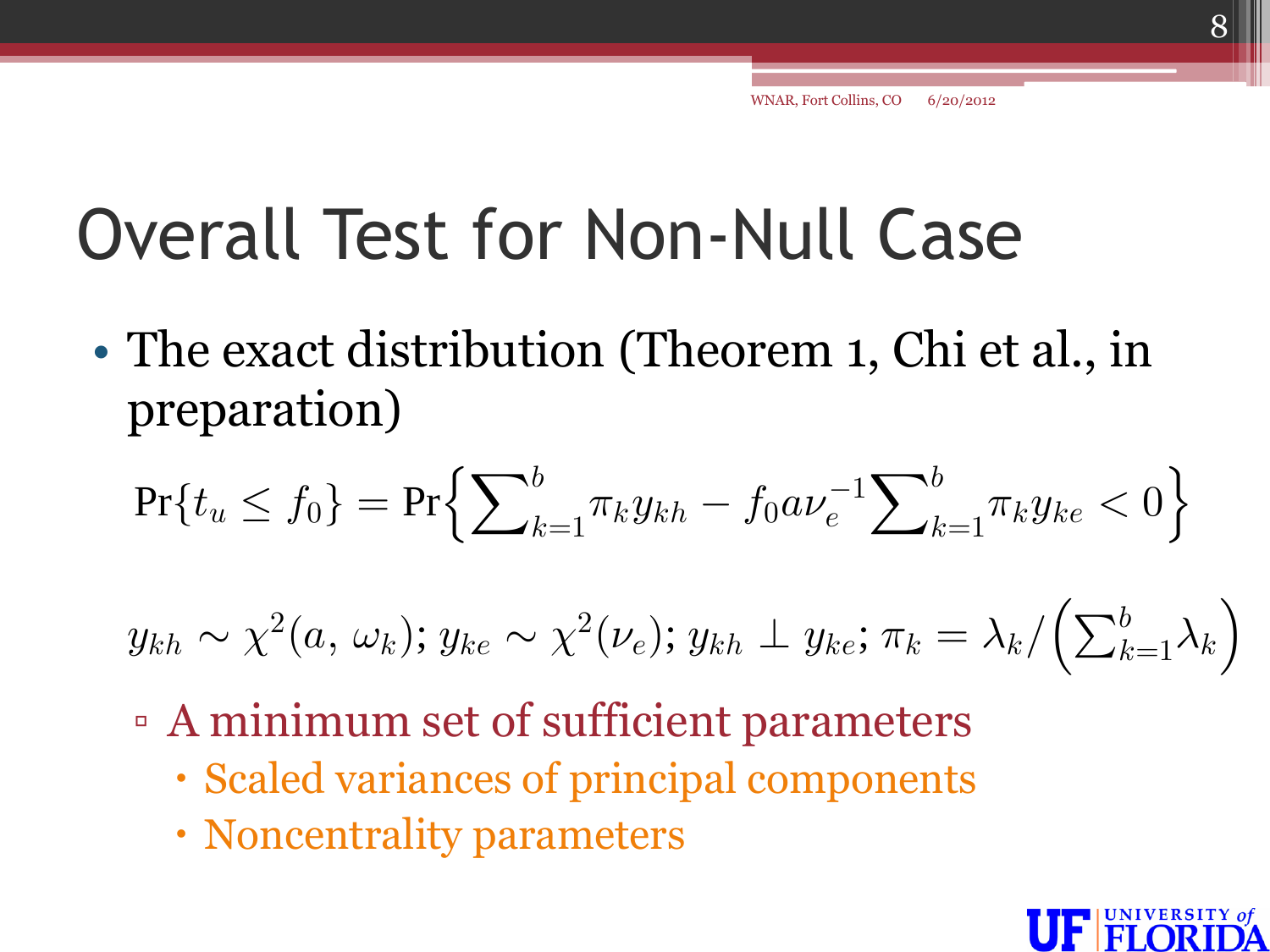#### Overall Test for Non-Null Case

• Noncentrality parameters are 1-1 functions of the squared multiple semi-partial correlations ▫ Correlations have better scientific interpretability

 $\omega_k = N \rho_k^2 / (1 - \rho_k^2)$  $\rho_k^2$  $k^2$ : the squared correlation between  $\bm{y}_{uk}$  and the set of  $\omega_k = N \rho_k^2$ : the squared correlation between  $y_{uk}$  and the set predictors tested, with the predictors adjusted for all untested predictors in the model

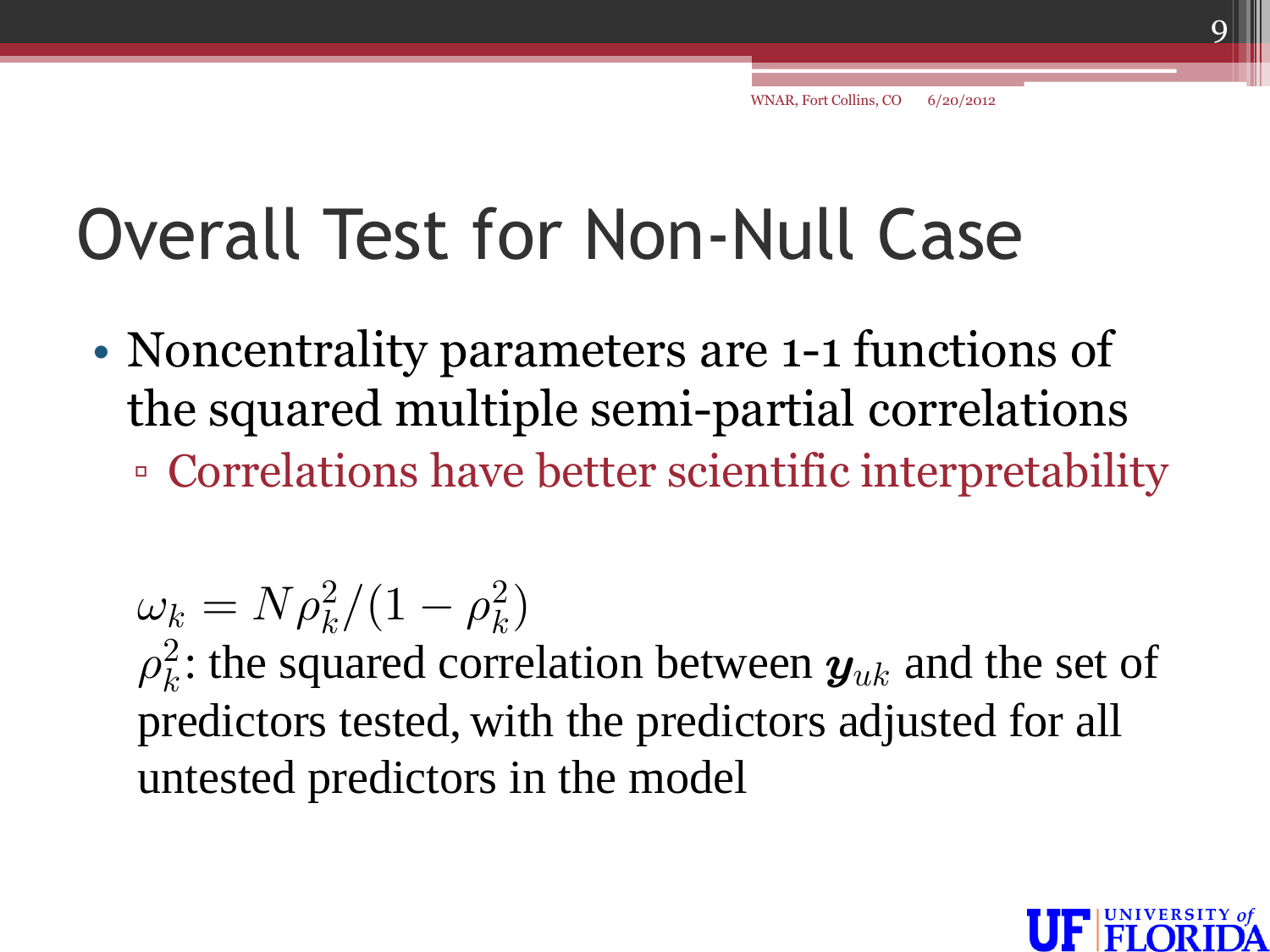#### Overall Test for Non-Null Case

• A convenient non-central *F* approximation is available (Theorem 3, Chi et al., in preparation)<br>  $\Pr\{t_u \leq f_0\} \approx \Pr\{F(ab\epsilon_n, b\nu_e\epsilon_d, \omega_u) \leq f_0\}$ 

$$
\Pr\{t_u \le f_0\} \approx \Pr\{F(ab\epsilon_n, b\nu_e\epsilon_d, \omega_u) \le f_0\}
$$

$$
\Pr\{t_u \le f_0\} \approx \Pr\{F(abe_n, b\nu_e \epsilon_d, \omega_u) \le f_0\}
$$
\n
$$
\epsilon_n = \left(a + 2\sum_{k=1}^b \pi_k \omega_k\right) / \left(ab \sum_{k=1}^b \pi_k^2 + 2b \sum_{k=1}^b \pi_k^2 \omega_k\right)
$$
\n
$$
\epsilon_d = 1 / \left(b \sum_{k=1}^b \pi_k^2\right) = \epsilon \text{ (Sphericity parameter)}
$$
\n
$$
\omega_u = \left(\sum_{k=1}^b \pi_k \omega_k\right) b\epsilon_n
$$

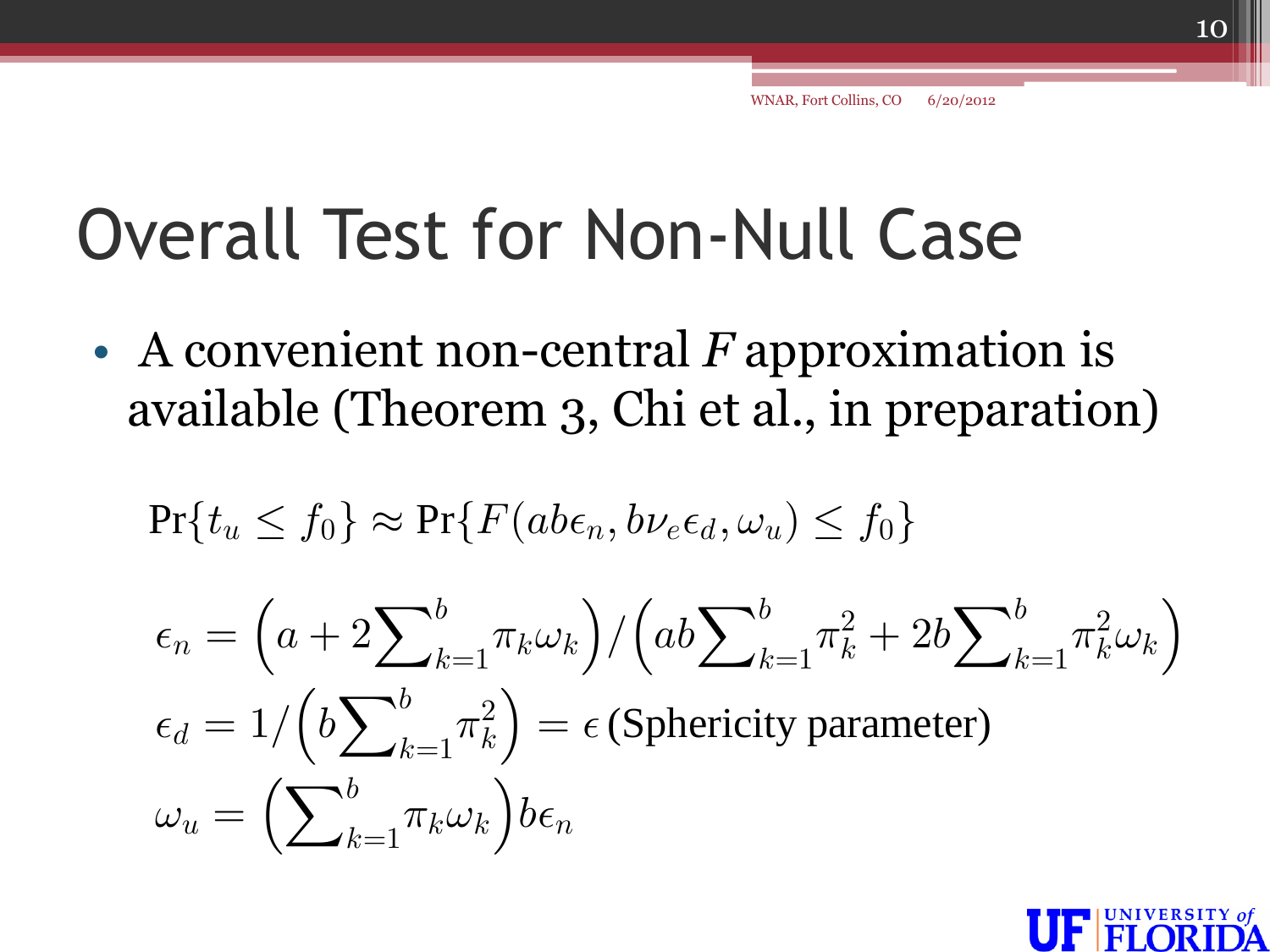## Simulation – One Sample Problem

|                                                                                                            | Empirical, Absolute Bias in Power |       |  |  |
|------------------------------------------------------------------------------------------------------------|-----------------------------------|-------|--|--|
| Number of<br>Approximated<br>Number of<br>Conditions<br>Power<br><b>Outcomes</b>                           | Max                               | Mean  |  |  |
| 36<br>0.20<br>64                                                                                           | 0.010                             | 0.004 |  |  |
| 36<br>0.50<br>64                                                                                           | 0.024                             | 0.004 |  |  |
| 36<br>64<br>0.80                                                                                           | 0.005                             | 0.002 |  |  |
| 36<br>64<br>0.90                                                                                           | 0.013                             | 0.002 |  |  |
| 256<br>36<br>0.80                                                                                          | 0.005                             | 0.002 |  |  |
| 36<br>256<br>0.90                                                                                          | 0.005                             | 0.002 |  |  |
| 1024<br>36<br>0.80                                                                                         | 0.004                             | 0.001 |  |  |
| 36<br>1024<br>0.90                                                                                         | 0.003                             | 0.001 |  |  |
| $N \in \{10, 20, 40\}, \epsilon \in \{0.27, 0.56, 0.76\},$ number of nonzero $\rho_k^2$ of either 4 or 32, |                                   |       |  |  |
| Location of nonzero $\rho_k^2$ at either the most dominant or middle components                            |                                   |       |  |  |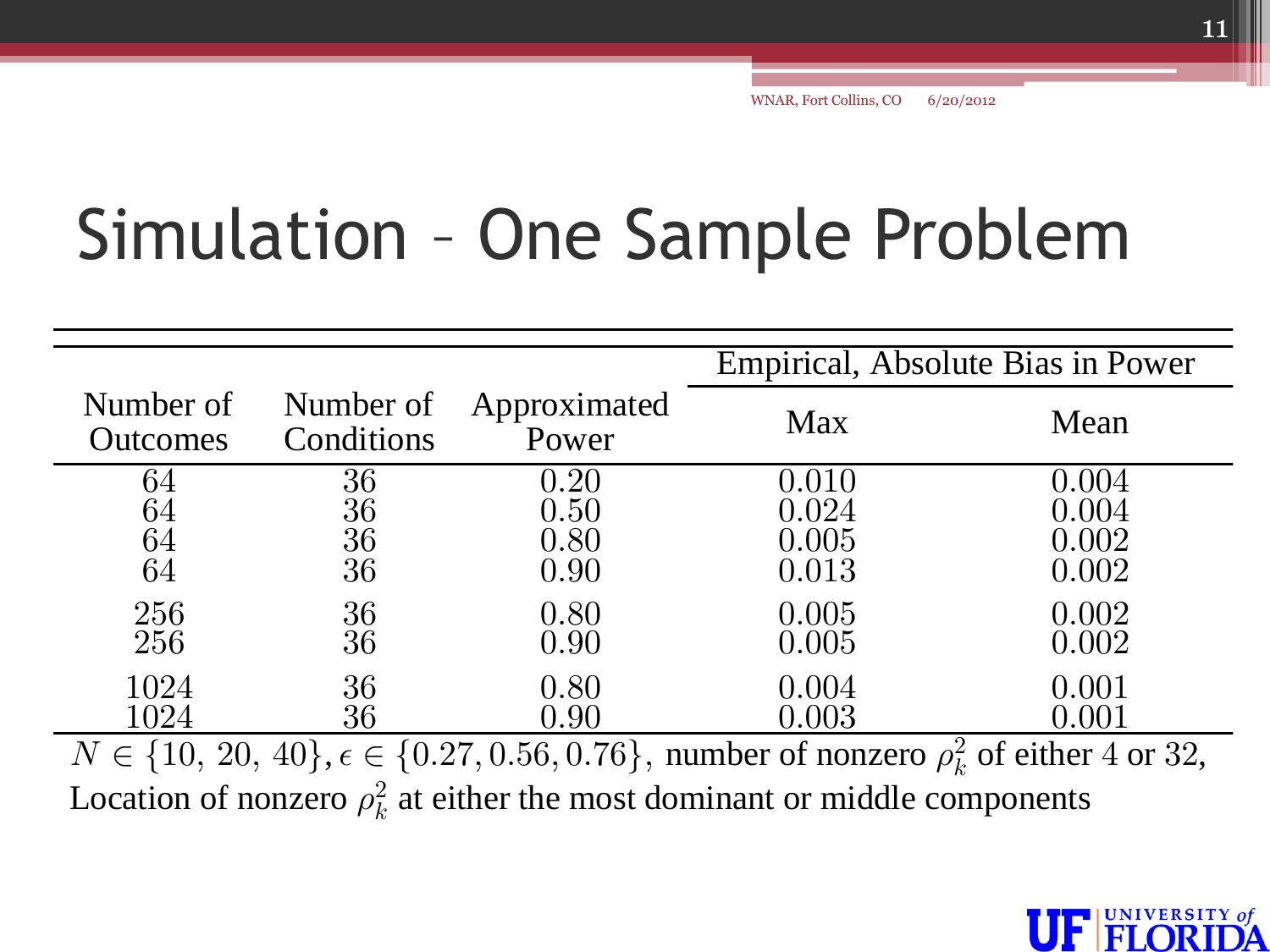### Simulation – Two Sample Problem

|                              |                         |                       | Empirical, Absolute Bias in Power |       |
|------------------------------|-------------------------|-----------------------|-----------------------------------|-------|
| Number of<br><b>Outcomes</b> | Number of<br>Conditions | Approximated<br>Power | <b>Max</b>                        | Mean  |
| 64                           | 36                      | 0.20                  | 0.001                             | 0.006 |
| 64                           | 36                      | 0.50                  | 0.034                             | 0.011 |
| 64                           | 36                      | 0.80                  | 0.037                             | 0.011 |
| 64                           | 36                      | 0.90                  | 0.028                             | 0.009 |
| 256                          | 36                      | 0.80                  | 0.031                             | 0.010 |
| 256                          | 36                      | 0.90                  | 0.024                             | 0.009 |
| 1024                         | 36                      | 0.80                  | 0.027                             | 0.011 |
| 1024                         | 36                      | 0.90                  | 0.022                             | 0.009 |

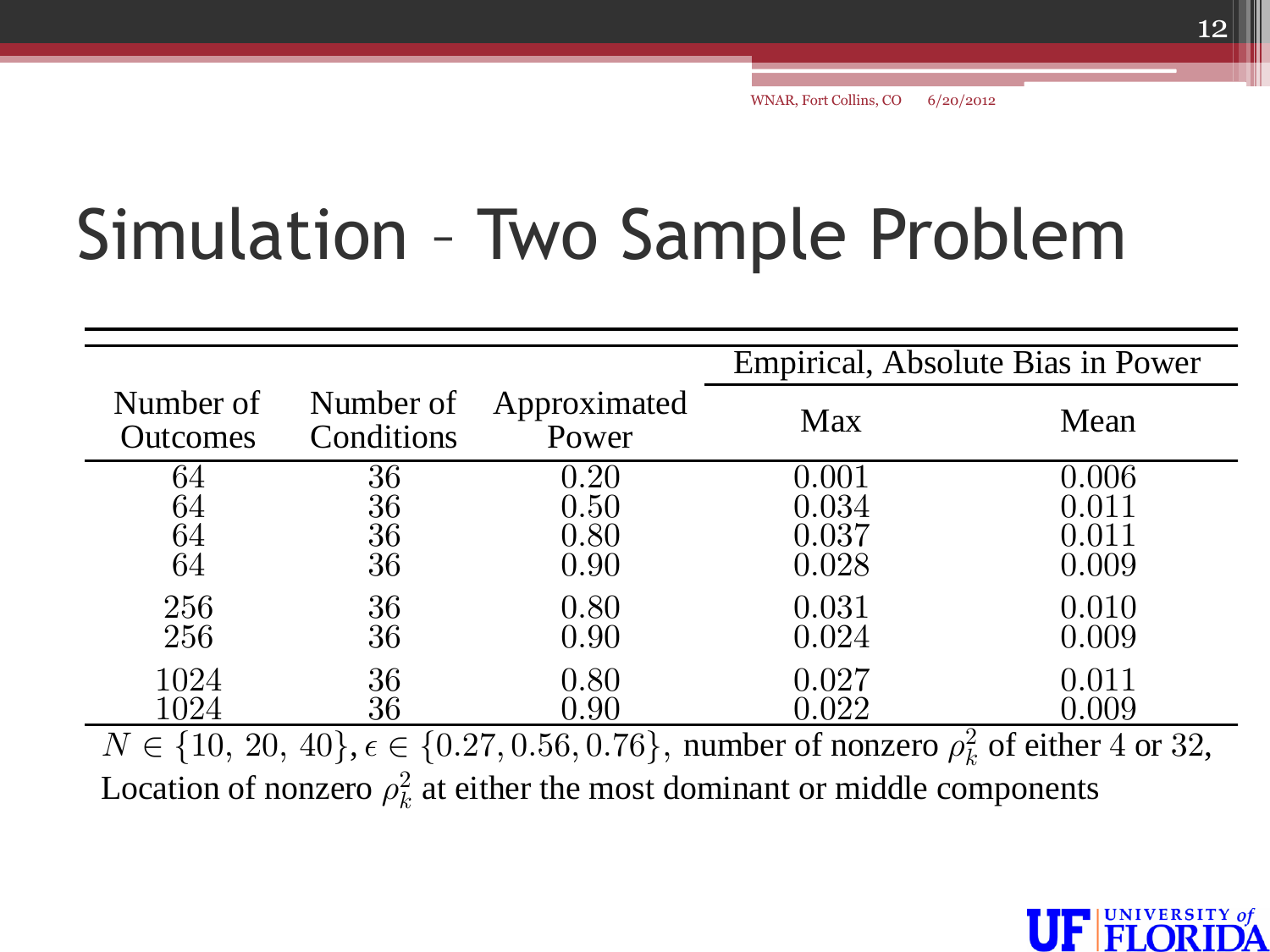## Power Analysis

- Seven input components
	- Type I error rate
	- Design matrix
	- Between-subject contrast matrix
	- Within-subject contrast matrix
	- Null matrix
	- Primary parameters matrix
	- Error covariance matrix

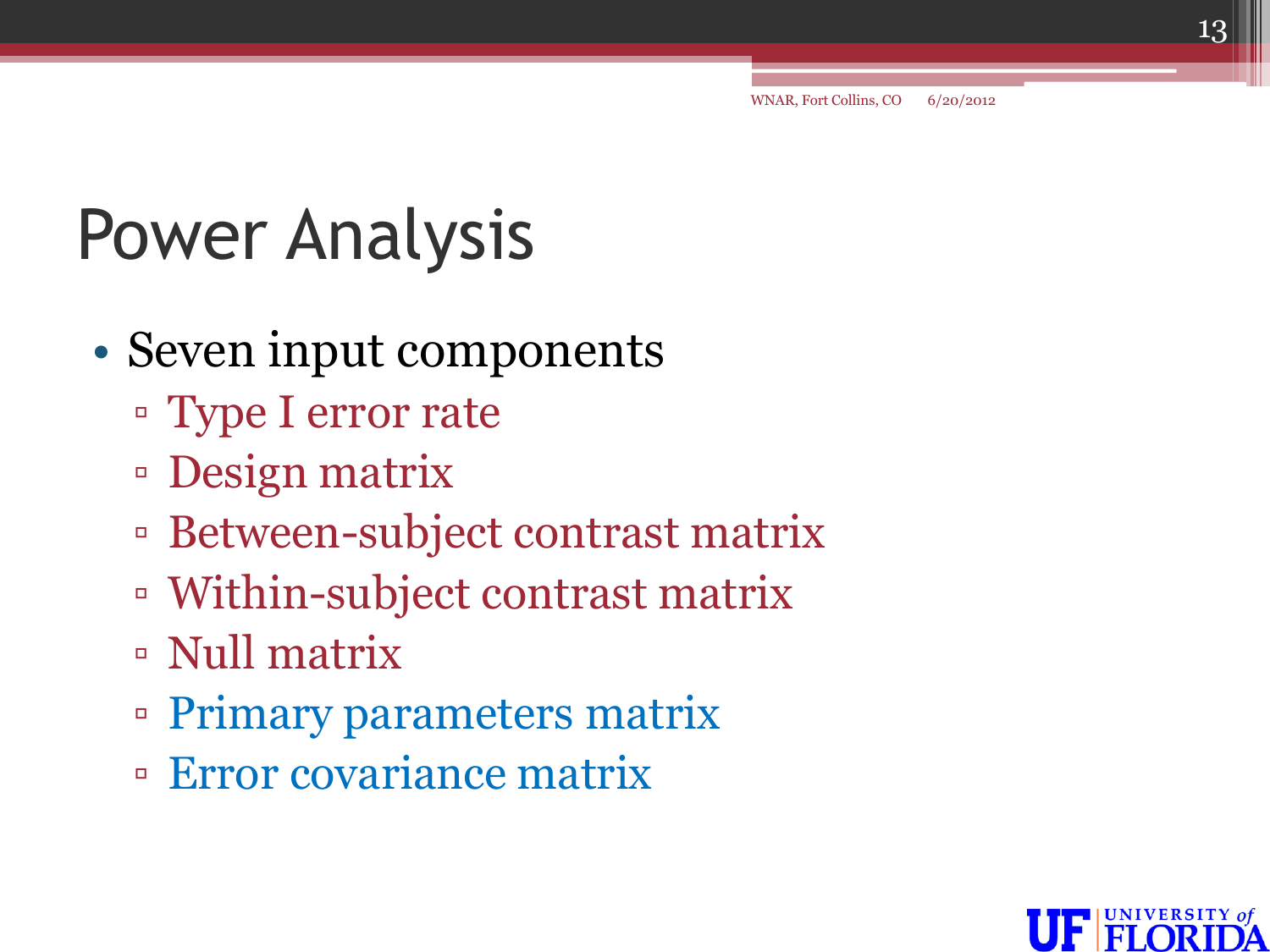### Power Analysis

• Number of parameters explodes when *p* >> *N*

| umber of parameters explodes when $p >> N$ |                  |              |
|--------------------------------------------|------------------|--------------|
| Type I error rate                          | $\alpha$         | $1 \times 1$ |
| Design matrix                              | $\bm{X}$         | $N \times q$ |
| Between-subject contrast matrix            | $\boldsymbol{C}$ | $a \times q$ |
| Within-subject contrast matrix             | $\boldsymbol{U}$ | $p \times b$ |
| Null matrix                                | $\Theta_0$       | $a \times b$ |
| Primary parameters matrix                  | $\boldsymbol{B}$ | $q \times p$ |
| Error covariance matrix                    | $\sum$           | $p \times p$ |
|                                            |                  |              |

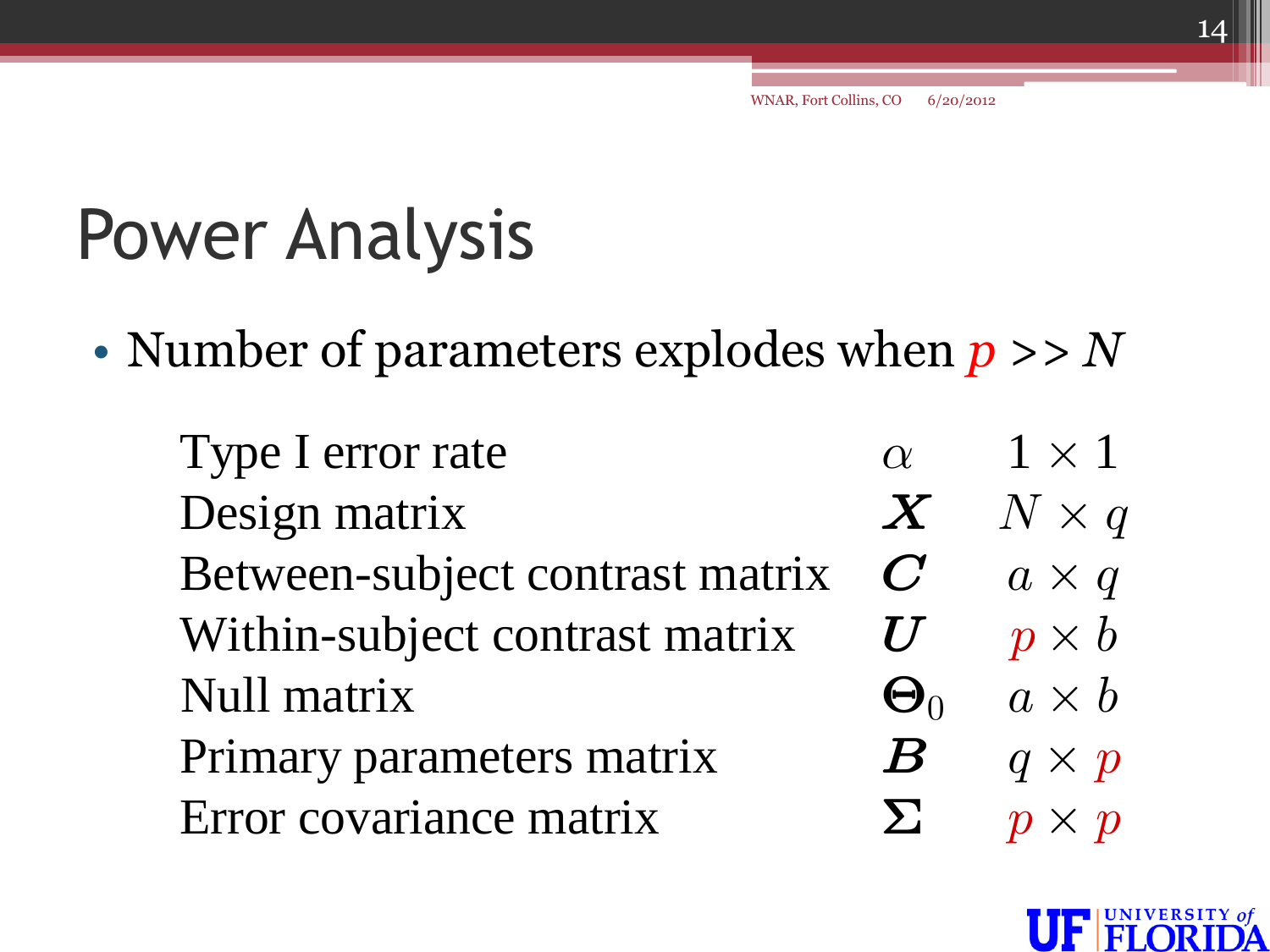#### Power Analysis

• Power equivalence simplifies problem (Thm. 2)

|                                                                          | <b>Hypothesis Testing Scenario</b>    |                                                                     |  |
|--------------------------------------------------------------------------|---------------------------------------|---------------------------------------------------------------------|--|
| Feature                                                                  |                                       | $S_2$                                                               |  |
| Model                                                                    |                                       | $Y_1 = X_1B_1 + E_1$ $Y_2 = X_2B_2 + E_2$                           |  |
| # of Outcomes                                                            | $\boldsymbol{p}$                      | $\boldsymbol{b}$                                                    |  |
| # of Predictors                                                          | $\boldsymbol{q}$                      | $r = \text{Rank}(\boldsymbol{X}_1)$                                 |  |
| Design Matrix Feature                                                    | $\boldsymbol{X}_1$                    | $X_2'X_2=I_r$                                                       |  |
| <b>Error Covariance</b>                                                  | $\mathcal{V}(\bm{E}_1) = \bm{\Sigma}$ | $V(E_2) = \text{Dg}(\pi)$                                           |  |
| <b>Between-Subject Contrast</b>                                          | $C_1$                                 | $\mathbf{C}_2 = \left[ \, \mathbf{I}_a \,\, \mathbf{0} \, \right]$  |  |
| <b>Within-Subject Contrast</b>                                           | $U_1$                                 | $\bm{U}_2=\bm{I}_h$                                                 |  |
| <b>Primary Parameters</b>                                                | $\boldsymbol{B}_1$                    | $\boldsymbol{B}_2 = [\boldsymbol{\beta}_2 \ \boldsymbol{0}]^\prime$ |  |
| $\beta_{2k} = (\pi_k \omega_k)^{1/2}, \pi_k = \lambda_k / (\sum_{k=1}^b$ |                                       |                                                                     |  |
|                                                                          |                                       |                                                                     |  |

VERSIT

H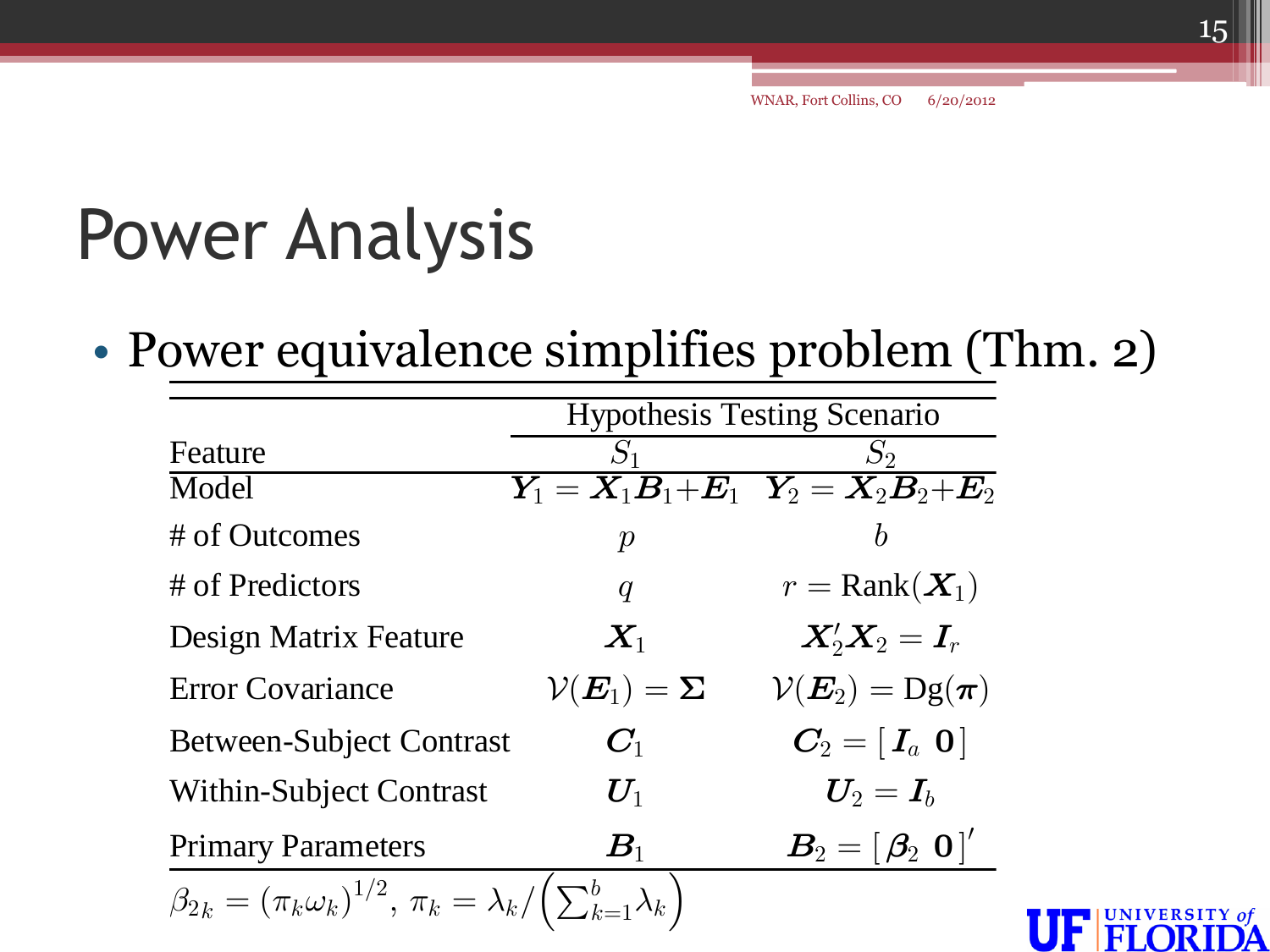# Conclusion for *p* > *N*

- Overall testing is important for pathway analysis
- We have
	- A size α general test for null case
	- Accurate power approximation
	- Software for testing available
	- Updated power software underway
- Power equivalent scenarios help simplify the power analysis

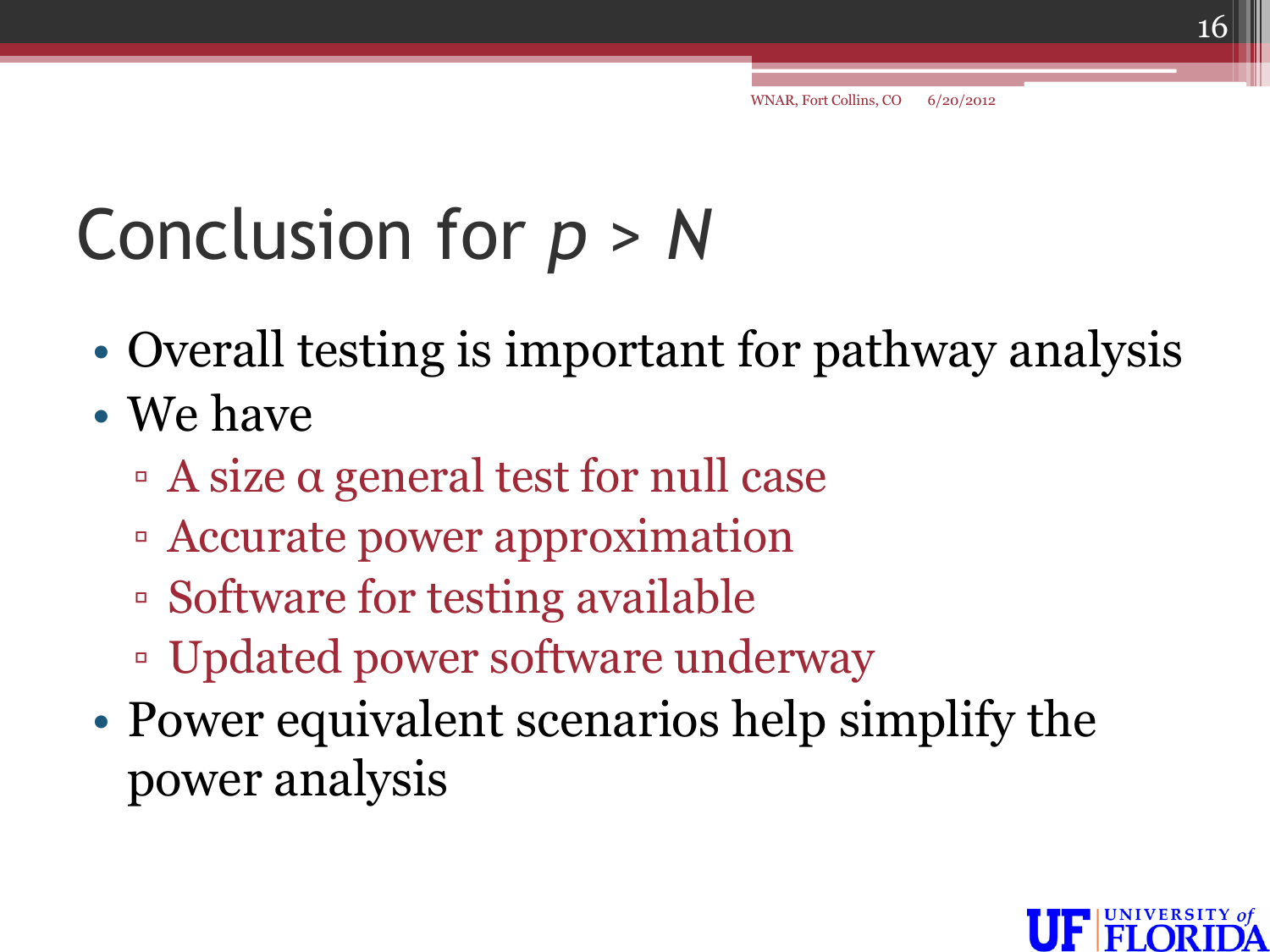# **Discussion**

- With high outcome dimension, practicing safe computing is particularly essential to ensure numerical accuracy
- Power calculation with random covariate will be explored for future research